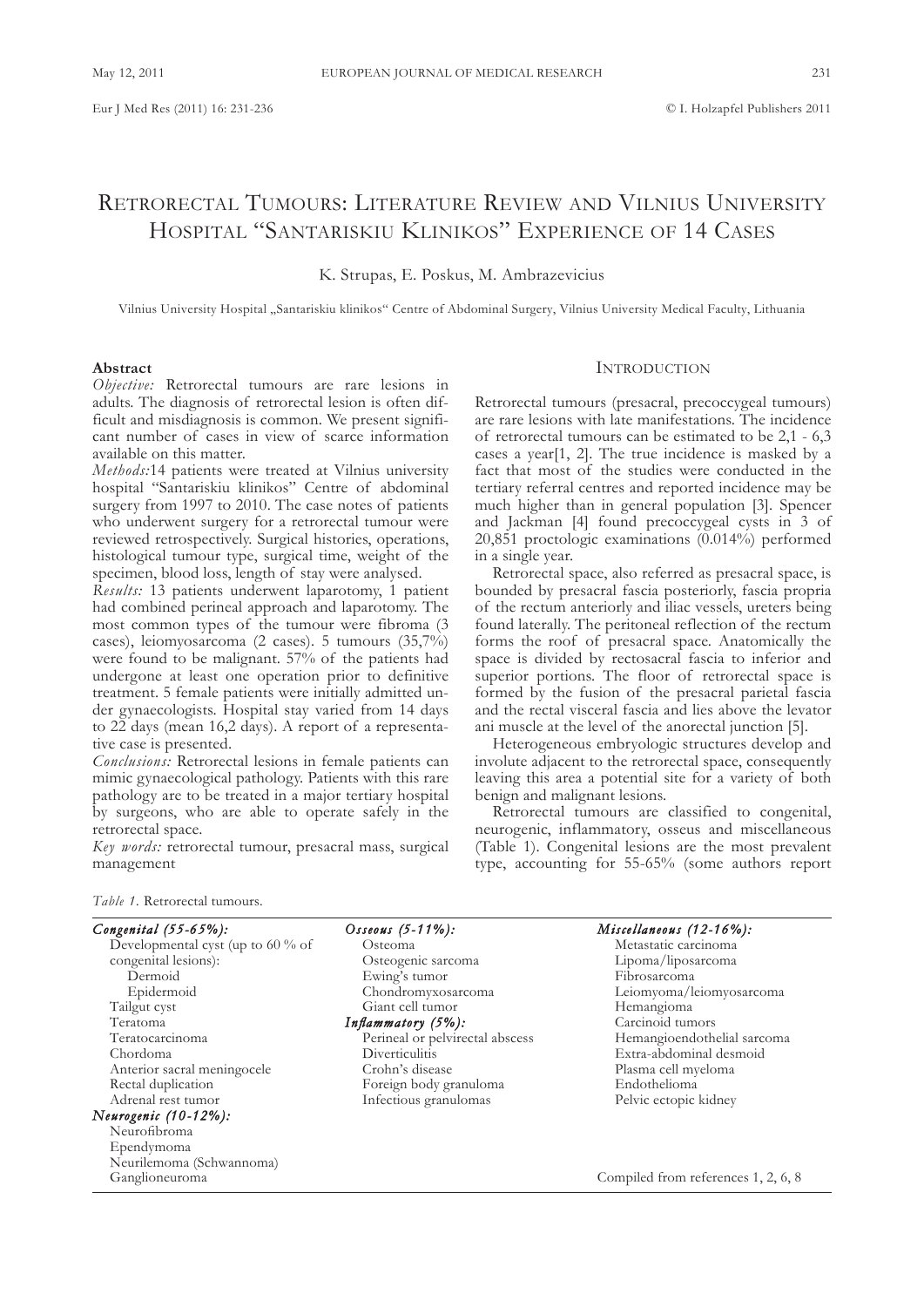it being up to 80%, including cysts and chordomas). Neurogenic tumours constitute 10-12%, inflammatory 5%, osseus 5-11%, miscellaneous 12-16% [1, 2].

## CONGENITAL TuMOuRS

The most common congenital retrorectal lesions are developmental cysts. They are more often diagnosed in females (male : female ratio  $1:2$ ) [2]. These tumours arise from abnormal closure of the ectodermal tube (dermoid and epidermoid cysts) and are lined with squamous epithelium with (dermoid) or without (epidermoid) skin appendages [9]. Tailgut cysts (cystic hamartomas) are less common: they are derived from tailgut remnants, the precursor of the gastrointestinal system. Malignant degeneration of tailgut cysts, associated with raised carcinoembryonic antigen level, is reported in literature [10].

The clinical presentation of developmental cysts is often non specific: most of them are asymptomatic, only infected and malignant cysts usually cause sacroccocygeal pain [2, 6]. Late manifestations of retrorectal lesions can present as chronic constipation [11], pelvic outlet obstruction during labor [12]. Clinical signs may mimick those of pilonidal sinus [13], perianal abscess, fistula in ano. Singer et al. [14] report that patients had undergone a mean of 4,7 operations or invasive procedures to diagnose and treat their disease.

Clinical examination, revealing midline postanal dimples, immediately below the dentate line, suggest the presence of developmental cyst. They have been documented in 35 to 100 percent of patients [1, 14, 15]. Digital rectal examination can prove diagnosis in more than 90% of the cases [2, 7, 15].

Chordoma is the most common malignant retrorectal mass, arising from remnants of the notochord [16]. Chordomas are slow-growing, locally invasive tumors that can reach large size before causing symptoms, such as low-back or sciatic pain, constipation, or lower-extremity paresis. Imaging will show a lytic lesion with a large soft-tissue mass [17].

Anterior sacral meningocele is a spinal fluid-filled sac in the pelvis communicating by a small neck with the spinal subarachnoid space through a defect in the sacrum. Headaches associated with defecation, recurrent meningitis or symptoms relating to mass effect indicate presence of anterior sacral meningocele [2]. Association with an anorectal malformation and sacral bony defect (Currarino syndrome) is reported in literature [19].

#### NEuROGENIC AND OSSEuS TuMOuRS

Osseous and neurogenic tumours make 20 to 30% of primary retrorectal tumours [6]. Due to compression or invasion of nearby neurological structures, the location of pain often follows radicular distribution [20]. Biological behaviour of osseus tumours is similar to bony tumours in other anatomic locations, with sarcomas having a predisposition for hematogenous spread to the lungs. All osseous masses have to be completely excised because of the high rate of recurrence [3].

Neurogenic lesions arise from nerve plexuses adjacent to retrorectal space. Lower back pain is typical clinical presentation, as well as other pelvic mass effect symptoms [21, 22].

# INFLAMMATORy AND MISCELLANEOuS LESIONS

Inflammatory lesions arise from infection source below (perineal abscesses spreading superiorly to the supralevator space) or above (pelvic abscesses caused by diverticulitis, Crohn's or other intra-abdominal infection). They are not mentioned in several larger series, which makes their overall prevalence difficult to assess.

Miscellaneous lesions include tumours found elsewhere in the retroperitoneum, including metastatic disease (most commonly from the rectum), sarcomas, carcinoid tumors.

#### MATERIALS AND METHODS

Fourteen patients were treated at vilnius university hospital "Santariskiu klinikos" Centre of abdominal surgery from 1997 to 2010. The case notes of patients who underwent surgery for a retrorectal tumour were reviewed retrospectively. The patients were comprised of 11 females and 3 males, with an age range of 37-79 years (mean, 55 years). Computed tomography (CT) was used to determine the infiltration of the tumour, the relation to other pelvic structures and possible malignant spreading. Magnetic resonance imaging (MRI) was used in addition to CT in 8 cases. Based on CT and MRI findings surgical plan was made for tumour removal. Tumours extending above S3 were extirpated using abdominal approach, whereas extension below S3 required perineal or combined approach. Biopsy was taken in 4 cases. Cases 1,2,6 had a course of radiotherapy. Case 1 had metastases in liver. Surgical histories, operations, histological tumour type, surgical time, weight of the specimen, blood loss, length of stay of 14 patients were analysed.

#### **RESULTS**

A list of the patients is shown in Table 2. 13 patients underwent laparotomy, 1 patient had combined perineal approach and laparotomy. One patient underwent palliative operation. Three patients had rectum resection; colostomy was formed for 2 patients. The most common types of the tumour were fibroma (3 cases), leiomyosarcoma (2 cases). 5 tumours (35,7%) were found to be malignant. Tumour weight was from 200 g to 853 g (mean 455 g). Blood loss was from 50 ml to 4000 ml (mean 821 ml). Time required for the surgery ranged from 1,3 hours to 5 hours (mean 3 hours). Hospital stay varied from 14 days to 22 days (mean 16,2 days). 57% of the patients had undergone at least one operation prior to definitive treatment. 5 female patients were initially admitted under gynaecologists. There was no perioperative mortality. Case 10 was complicated by iatrogenic injury to left iliac vein, which was repaired during operation. There were two cases (14%) with post operative wound infections.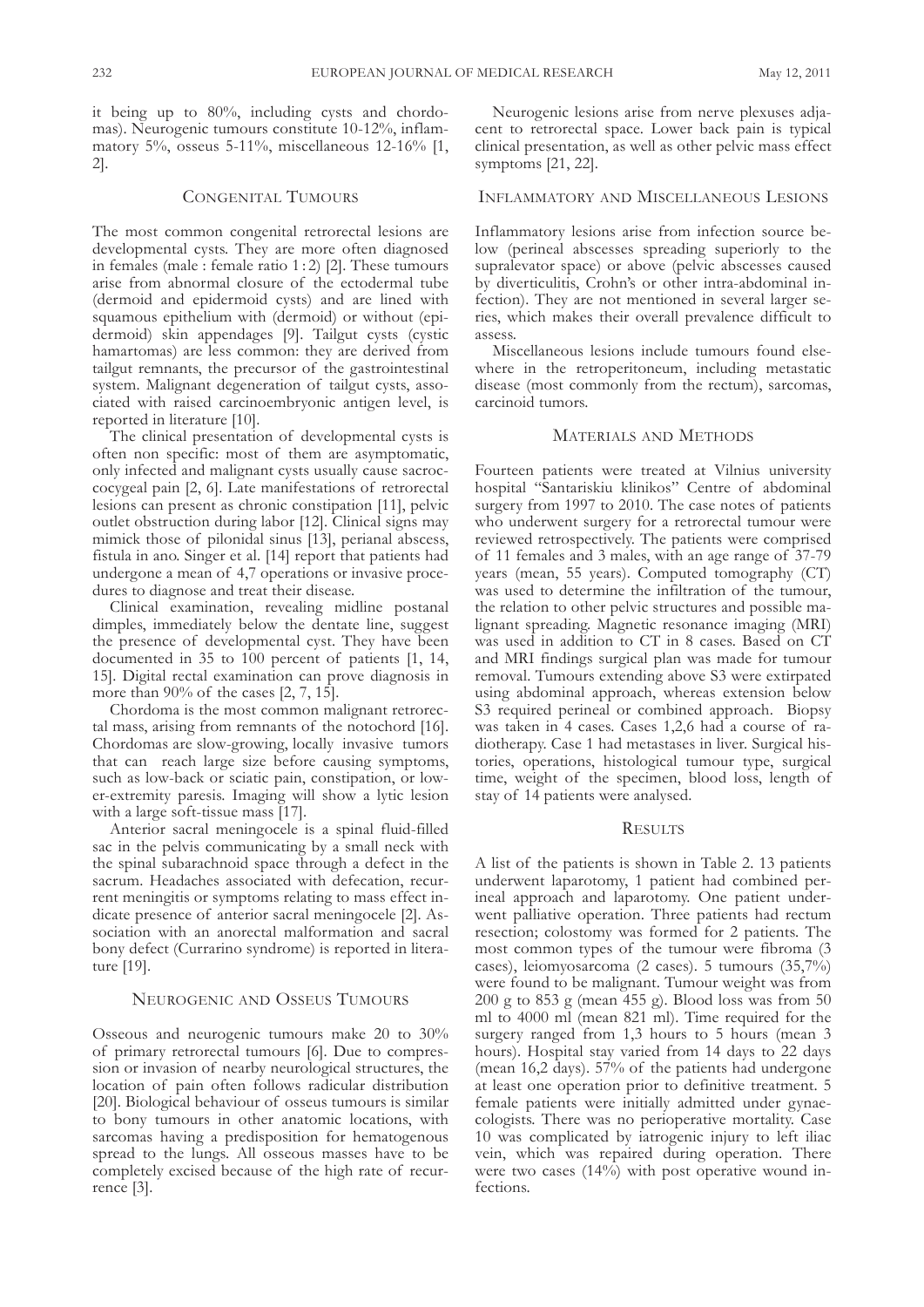| $\bf No$     | Age<br>(yrs) | Gen-<br>der               | Surgical<br>procedure                                              | Histological<br>type               | Surgical<br>time<br>(hrs) | Weight of<br>the<br>specimen (g) | <b>Blood</b><br>loss<br>(m <sub>l</sub> ) | Length<br>of stay<br>(days) | No of<br>previous<br>operations |
|--------------|--------------|---------------------------|--------------------------------------------------------------------|------------------------------------|---------------------------|----------------------------------|-------------------------------------------|-----------------------------|---------------------------------|
| $\mathbf{1}$ | $50\,$       | $\boldsymbol{\mathrm{F}}$ | Laparotomy<br>Extirpation                                          | Myxoid<br>embryonic<br>liposarcoma | 2,5                       | 300                              | 400                                       | 18                          | $\mathbf{1}$                    |
| 2            | 57           | $\boldsymbol{\mathrm{F}}$ | Laparotomy<br>Pallative excision                                   | Rhabdo-<br>myosarcoma              | 2,25                      | 200                              | 600                                       | 19                          | $\mathbf{1}$                    |
| 3            | 79           | M                         | Laparotomy<br>Extirpation                                          | Malignant<br>haemangioma           | 2,5                       | 250                              | 1500                                      | 14                          | $\theta$                        |
| 4            | 48           | $\rm F$                   | Laparotomy and<br>perineal<br>extirpation                          | Fibroma                            | 3                         | 700                              | 500                                       | 13                          | $\theta$                        |
| 5            | 54           | $\mathbf M$               | Laparotomy<br>Extirpation                                          | Fibroma                            | 2,75                      | 615                              | 800                                       | 17                          | $\mathbf{1}$                    |
| 6            | 68           | $\boldsymbol{\mathrm{F}}$ | Extirpation with<br>rectum and<br>bladder resection                | Leiomyo-<br>sarcoma                | 5                         | 340                              | 700                                       | 20                          | $\mathbf{1}$                    |
| 7            | 69           | $\boldsymbol{\mathrm{F}}$ | Extirpation with<br>rectum resection<br>and colostomy<br>formation | Leiomyo-<br>sarcoma                | $\overline{4}$            | 230                              | 600                                       | 21                          | $\mathbf{1}$                    |
| 8            | 39           | $\boldsymbol{\mathrm{F}}$ | Laparotomy<br>Extirpation with<br>levator muscle<br>suturing       | Lipoma                             | 2                         | 680                              | 800                                       | 10                          | $\boldsymbol{0}$                |
| 9            | 61           | $\mathbf M$               | Extirpation and<br>formation of the<br>colostomy                   | Immature<br>teratoma               | 3,25                      | 280                              | 400                                       | 17                          | $\mathbf{1}$                    |
| 10           | 74           | $\boldsymbol{\mathrm{F}}$ | Laparotomy<br>Extirpation                                          | Neurilemoma                        | 4,5                       | 700                              | 4000                                      | 21                          | $\mathbf{1}$                    |
| 11           | 37           | $\boldsymbol{\mathrm{F}}$ | Extirpation and<br>anterior rectum<br>resection                    | Mucinous<br>cystadenoma            | 5                         | 800                              | 500                                       | 13                          | 5                               |
| 12           | 41           | F                         | Laparotomy<br>Extirpation                                          | Leiomyoma                          | 1,75                      | 853                              | 500                                       | 11                          | $\theta$                        |
| 13           | 56           | $\boldsymbol{\mathrm{F}}$ | Laparotomy<br>Extirpation                                          | Fibroma                            | 1,3                       | 220                              | 200                                       | 10                          | $\overline{0}$                  |
| 14           | 38           | $\boldsymbol{\mathrm{F}}$ | Laparotomy<br>Extirpation                                          | Dermoid cyst                       | 2,25                      | 210                              | 50                                        | 12                          | $\theta$                        |

*Table 2.* Clinical data of the patients.

M: male; F: female

# REPORT OF A REPRESENTATIvE CASE (CASE 8)

39 year old female was admitted to vilnius university Hospital "Santariskiu klinikos" with diagnosis of acute mechanical obstruction. She complained of severe abdominal pain and constipation for 3 days. Patient reported having abdominal discomfort for 3 years. For last 6 months patient felt tension in lower abdomen and around rectum, as well as difficulty on passing urine.

On clinical examination abdomen was grossly distended, tympanic with active bowel peristaltic sounds. Digital rectal examination revealed a hard, smooth mass at 7 cm level, compressing rectum from outside. Abdominal x-ray showed appearances suggestive of bowel obstruction. Patient had initial conservative

treatment for bowel obstruction (nasogastric tube, infusion therapy, fasting).

Laboratory test results and ultrasound findings were insignificant. MRI revealed homogenous, clearly bordered 118 x 93 x 130 mm structure, compressing rectum and bladder (Fig. 1 and 2). Based on these findings the diagnosis of retrorectal tumour without apparent signs of malignancy was made.

Total resection of the tumour was performed. The size was  $14 \times 7 \times 10$  cm, it weighed  $680$  g (Fig. 3). Postoperative recovery was uneventful. Histologically the tumour was found to be a lipoma. Patient was asymptomatic after 1,5 year. There were no signs of recurrence on clinical, digital rectal and ultrasound examination.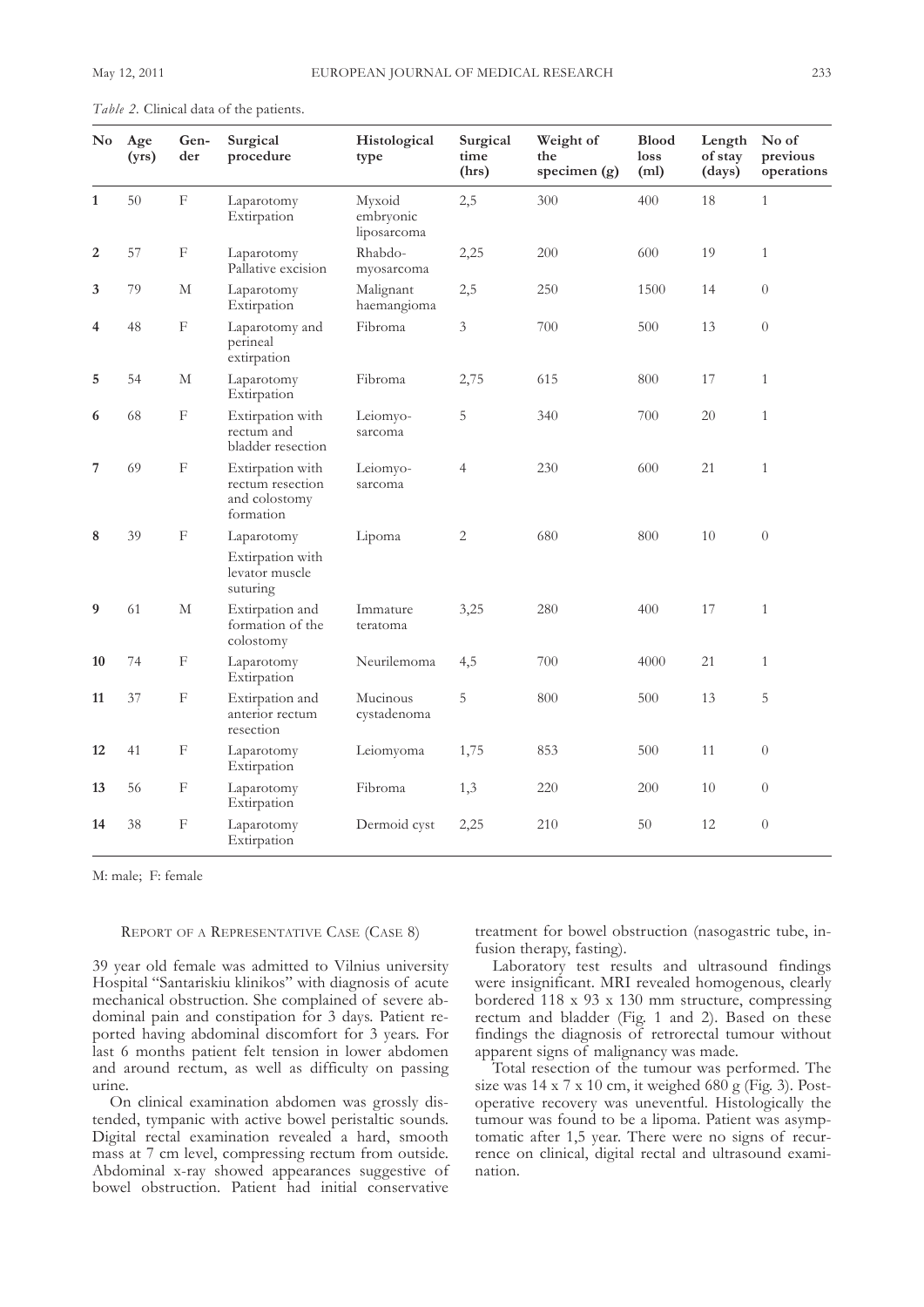

*Fig. 1.* Axial MRI view of the tumor. *Fig. 2.* Sagital MRI view of the tumor.

# **DISCUSSION**

Because of the rarity of retrorectal tumours the literature is limited to individual case reports, only a few large case series are present. Our study presents significant number of cases in view of scarce information available on this matter.

Clinical examination plays a vital role in diagnosing retrorectal tumours. we had an interesting case, where asymmetric gluteal fold indicated presacral lesion. It was corrected after the operation (Fig. 4).

Plain abdominal x-rays may reveal solid tumours compressing, invading, or displacing the sacrum on the x-ray. The pathognomonic scimitar sign caused by a unilateral sacral defect indicates presence of anterior sacral meningocele [2]. Chronic fistulae can be evaluated with a fistulogram, which documents anato-

*Fig. 3*. Macroscopic view of the tumor.



0 10 11 12 13 14 15 16 17 18

@ 4.30 x

*Fig. 4.* Gluteal fold before (left) and after (right) the operation.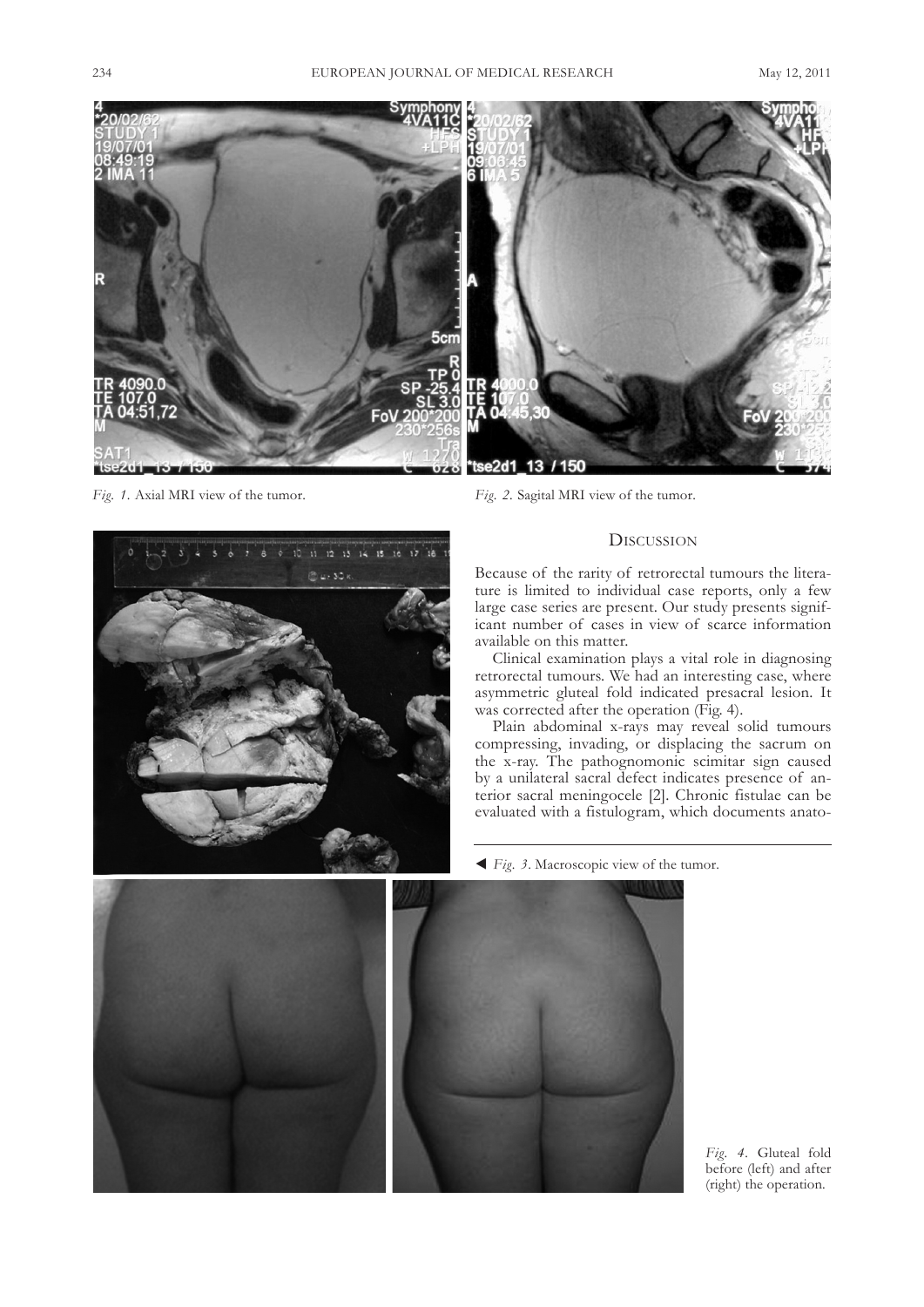my and rules out communication with the rectum  $[14]$ .

A CT scan of the pelvis can distinguish cystic from solid lesions and assess for sacral involvement or invasion to adjacent structures. MRI shows soft-tissue planes, evaluates the presence or absence of bony invasion and nerve involvement. Preoperative imaging plays a key role in planning the surgical treatment.

Biopsies can cause fatal septic complications and should be performed only when the lesion appears to be unresectable and a tissue diagnosis is required to guide adjuvant therapy [3, 24]. Tumour seeding may also occur during biopsy – it has been shown that poorly planned biopsies and incomplete debulking operations increase the risk of local recurrence and metastasis [25]. In our study biopsies were performed in other treatment centres before admission to Vilnius University Hospital.

Surgical treatment is based on the size of the tumour, its rostral and caudal extent, involvement of visceral structures and sacrum, features of malignancy on imaging studies. If the tumour is above S3 level, abdominal approach is recommended. Tumours below S3 can be extirpated using perineal approach, as it results in a quicker recovery [26]. For very low lying lesions Buchs et al. [27] recommend intersphincteric posterior approach for preservation of good sphincter function. visceral or sacral involvement requires abdominal or combined approach irrespective to tumour level. Most of the tumours in our study were above S3 level; therefore laparotomy was used in almost all of the operations. Alternative operative methods include transrectal [28], transvaginal [29] approaches. There are reports of successful use of laparoscopy [30, 31] and transanal endoscopic microsurgery [32] for retro rectal lesions.

Postoperative recovery was complicated by wound infection in 14% of patients in our study. Jao et al. [2] report similar 10% postoperative infection rate.

Large proportion of patients in our study had undergone surgical interventions before definitive surgical treatment. Singer et al. [14] describe similar diagnostic and treatment difficulties. Retrorectal lesions in female patients can mimic gynaecological pathology. Misdiagnosis could be avoided by performing digital rectal examination when there are unexplained gynaecological symptoms.

Due to proximity of retrorectal space and the genitourinary organs, presacral tumours are often dealt by specialists of other surgical fields. Patients with this rare pathology are to be treated in a major tertiary hospital by surgeons, who are able to operate safely in the retrorectal space.

#### **REFERENCES**

- 1. uhlig BE, Johnson RL. Presacral tumors and cysts in adults. Dis Colon Rectum 1975; 18:581-9.
- 2. Jao Sw, Beart Rw Jr, Spencer RJ, Reiman HM, IlstrupDM. Retrorectal tumors. Mayo Clinic experience, 1960-1979. Dis Colon Rectum 1985; 28: 644-52.
- 3. Hobson kG, Ghaemmaghami v, Roe JP, Goodnight JE, khatri JP. Tumors of the retrorectal space. Dis Colon Rectum 2005; 48: 1964-74.
- 4. Spencer RJ, Jackman RJ. Surgical management of precoccygeal cysts. Surg Gynecol Obstet 1962; 115:449-52.
- 5. Garcia-Armengol J, Garcia-Botello S, Martinez-Soriano F et al. Review of the anatomic concepts in relation to the retrorectal space and endopelvic fascia: waldeyer's fascia and the rectosacral fascia. Colorectal Dis 2008; 10 (3): 298-302
- 6. Glasgow SC, Birnbaum EH, Lowney Jk, et al. Retrorectal tumors: a diagnostic and therapeutic challenge. Dis Colon Rectum 2005; 48:1581-1587
- 7. Bohm B, Milsom Jw, Fazio vw, Lavery IC, Church JM,Oakley JR. Our approach to the management of congenital presacral tumors in adults. Int J Colorectal Dis 1993; 8:134-8.
- 8. Stewart RJ, Humphreys wG, Parks TG. The presentation and management of presacral tumours. Br J Surg 1986; 73:153-5.
- 9. Hjermstad BM, Helwig EB. Tailgut cysts. Report of 53 cases. Am J Clin Pathol 1988; 89(2):139-47
- 10. Cho BC, kim Nk, Lim BJ et al. A carcinoembryonic antigen-secreting adenocarcinoma arising in tailgut cyst: clinical implications of carcinoembryonic antigen. yonsei Med J, 2005; 46(4):555-61
- 11. Paramythiotis D, Papavramidis TS, Michalopoulos A, Papadopoulos vN, Apostolidis S, Televantou D, Hytiroglou P. Chronic constipation due to presacral teratoma in a 36 year-old woman: a case report. J Med Case Reports. 2010; 4:23.
- 12. Sobrado Cw, Mester M, Simonsen OS, Justo CR, deAbreu JN, Habr-Gama A. Retrorectal tumors complicating pregnancy. Report of two cases. Dis Colon Rectum 1996; 39:1176-9.
- 13. Haribhakti SP, Choudhary CG, Sikora SS. Malignant retrorectal teratoma presenting as an infected perianal sinus. Trop Gastroenterol 1995; 16(2):117-8
- 14. Singer MA, Cintron JR, Martz JE, et al. Retrorectal cysts: a rare tumor frequently misdiagnosed. J Am Coll Surg 2003; 196:880-886
- 15. Edwards M. Multilocular retrorectal cystic disease-cysthamartoma: report of twelve cases. Dis Colon Rectum 1961; 4:103-10
- 16. Cody HS III, Marcove RC, Quan SH. Malignant retrorectal tumors: 28 years' experience at Memorial Sloan-kettering Cancer Center. Dis Colon Rectum 1981; 24: 501- 506
- 17. Fourney DR, Gokaslan ZL. Current management of sacral chordoma. Neurosurg Focus 2003; 15(2): 1-5
- 18. Anderson FM, Burke BL. Anterior Sacral Meningocele. A presentation of three cases. JAMA. 1977 Jan 3;237(1):39- 42.
- 19. Amornfa J, Taecholarn C, khaoroptham S. Currarino syndrome: report of two cases and review of the literature. J Med Assoc Thai. 2005 Nov;88(11):1697- 702.
- 20. Payer M: Neurological manifestation of sacral tumors. Neurosurg Focus 15(2):E1, 2003
- 21. witherspoon P, Armitage J, Gatt M et al. Laparoscopic excision of retrorectal schwannoma. Dis Colon Rectum. 2010 Jan; 53(1):101-3.
- 22. Sciubba DM, Petteys RJ, Garces-Ambrossi GL, Noggle JC, McGirt MJ, wolinsky JP, witham TF, Gokaslan ZL. Diagnosis and management of sacral tumors. J Neurosurg Spine. 2009 Mar;10(3):244-56.
- 23. Glasgow SC, Dietz Dw. Retrorectal tumors. Clin Colon Rectal Surg. 2006; 19(2):61-8.
- 24. verazin G, Rosen L, khubchandani IT et al. Retrorectal tumor: is biopsy risky? South Med J. 1986 Nov; 79(11):1437-9.
- 25. Bergh P, kindblom LG, Gunterberg B, Remotti F, Ryd w, Meis-kindblom JM. Prognostic factors in chordoma of the sacrum and mobile spine: a study of 39 patients. Cancer. 2000 May 1;88(9):2122-34.